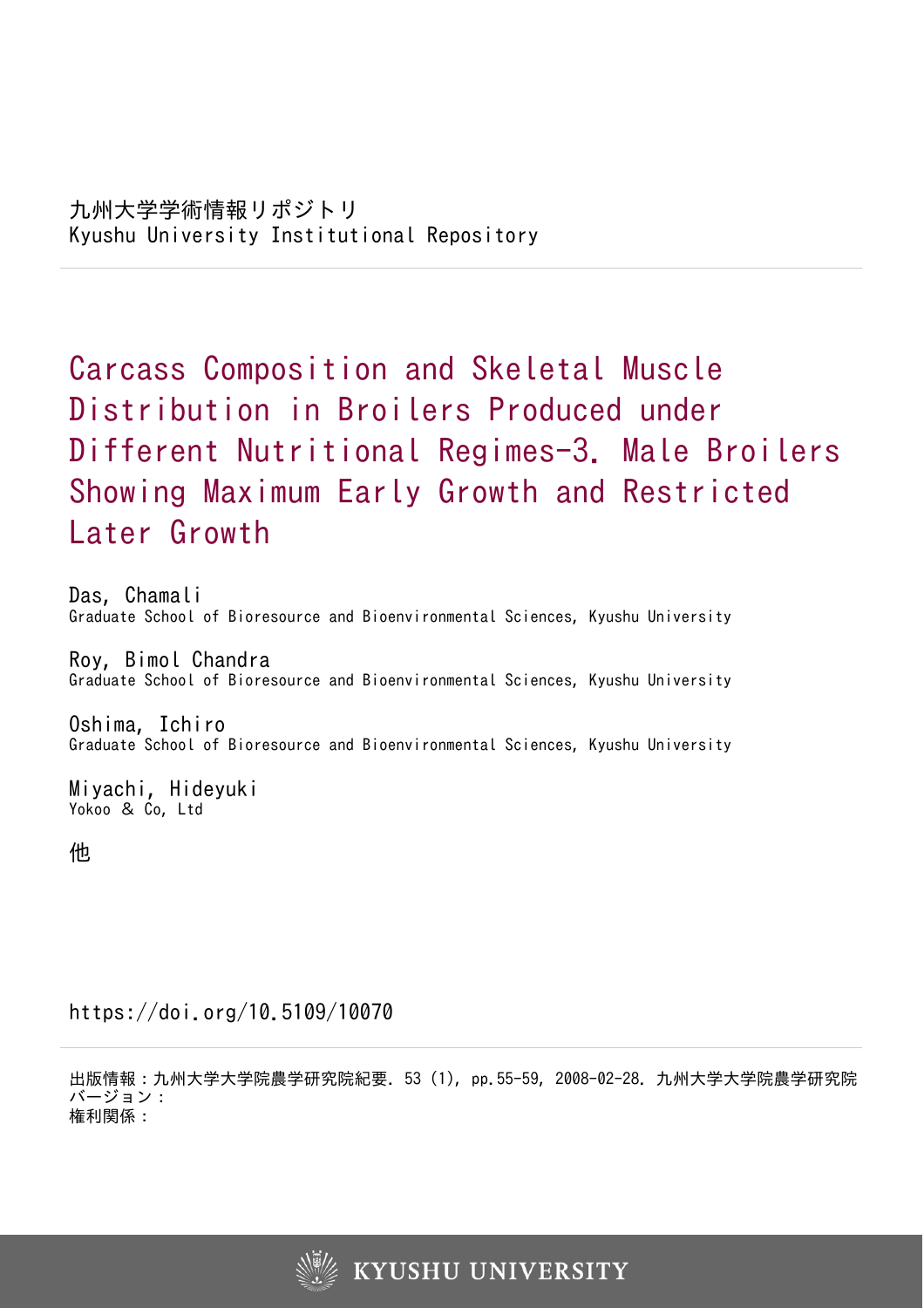# **Carcass Composition and Skeletal Muscle Distribution in Broilers Produced under Different Nutritional Regimes–3. Male Broilers Showing Maximum Early Growth and Restricted Later Growth**

# Chamali DAS<sup>1</sup>, Bimol Chandra ROY<sup>1§</sup>, Ichiro OSHIMA<sup>1§§</sup>, Hideyuki MIYACHI<sup>2</sup>, **Shotaro NISHIMURA\*, Shoji TABATA and Hisao IWAMOTO**

Laboratory of Functional Anatomy, Division of Animal science, Department of Animal and Marine Bioresource Sciences, Faculty of Agriculture, Kyushu University, Fukuoka 812–8581, Japan (*Received September 18, 2007 and accepted November 30, 2007*)

- 1. In this study we investigated feeding methods which would lead to a high hind limb to wing muscle ratio in broilers. One group of male chicks was reared with a layer grower feed (LG, ME 11.92 MJ/kg, CP 170 g/kg) from 1 to 80 (LG80d) or 95 (LG95d) days of age. A further group of chicks was reared with a broiler starter feed (BS, ME 13.18 MJ/kg, CP 205 g/kg) from 1 to 21 days and then with a pre–layer feed (PL, ME 11.72 MJ/kg, CP 140 g/kg) up to 80 (BSPL80d) or 95 (BSPL95d) days.
- 2. LG80d (2490 g live weight) and BSPL80d (2648 g) birds did not attain sufficient body size (3 kg) to slaughter at 80 days. LG95d (2979 g) and BSPL95d (3409 g) birds needed 15 extra days to attain a body size similar to conventionally–fed broilers. The rapid early growth induced by feeding the BS diet contributed greatly to increasing the ultimate body size of the broilers.
- 3. Carcass weight as a percentage of live weight was 83–85% in all broiler groups. Skeletal muscle as a whole accounted for 45–51% of carcass weight and the largest percentage was found in BSPL95d birds which were also the largest birds.
- 4. Wing muscle represented 21–23% of the total carcass weight. Hind limb muscle accounted for 18–21%, and cervicodorsal muscle, 4.5–4.9% of total carcass weight. The hind limb weight as a percentage of wing muscle weight was similar among the chicken groups at 85–88%, and this is larger than the value of 76% found in previous work (Das *et al*., 2008b) and in conventionally–fed broilers (Roy *et al*., 2007).
- 5. From these results, it seems that the relative size of the hind limb to wing muscle is increased by restricting broiler growth during the pre–slaughter period and that early maximum growth has a positive effect on meat production by increasing carcass weight without altering the relative size of hind limb to wing muscle.

#### INTRODUCTION

The skeletal muscles that make up the breast meat of chicken, especially large muscles such as the *pectoralis* and *supracoracoideus*, are composed mainly of white (type IIB) myofibers while those in the thigh are made up of a range of myofiber types (type I, IIA and IIB) in the various individual muscles (Suzuki, 1978; Suzuki *et al*., 1985; Iwamoto *et al*., 1998; Roy *et al*., 2007). Rapid growth rate of muscle tissue arises from extensive development of existing myofibers (Mizuno and Hikami, 1971; Iwamoto *et al*., 1993; Ono *et al*., 1993); the white myofibers of the *pectoralis* muscle respond markedly to the nutritional level of the feed (Henkel, 1991; Tesseraud *et al*., 1996; Velotte and Crasto, 2004; Roy *et al*., 2006). In a general broiler, the

*iliotibialis lateralis* muscle in the thigh also contains a high proportion of white myofibers ensuring its rapid growth in birds on a high nutritional plane (Iwamoto *et al*., 1997, 1998).

Although limiting early growth rate results in relatively larger hind limb muscles in 3 week–old chicks, the muscle distribution of chicks' returns to normal in broilers after 3 weeks as a result of compensatory growth (Das *et al*., 2008a, b). In birds which show rapid growth rates in the later stage, the wing muscle recovers its superior size regardless of variation in its relative size in chicks at 3 weeks of age. It is possible that the relative size of the hind limb muscle of broilers could be increased relative to the size of wing muscle by limiting growth rate in chickens during the pre– slaughter phase.

In the present study, chicks were either fed a diet which limited growth throughout the experimental period or a diet which severely limited growth after the maximum growth phase in the first 3 weeks. Since neither group of broilers attained their target body weight (3 kg) by 80 days, some of the birds were reared until 95 days of age. Body size, carcass composition and skeletal muscle distribution were compared between the treatment groups and with previous data (Das *et al*., 2008a, b).

<sup>&</sup>lt;sup>1</sup> Laboratory of Functional Anatomy, Division of Animal Science, Department of Animal and Marine Bioresource Sciences, Graduate School of Bioresouce and Bioenvironmental sciences, Kyushu University, Fukuoka 812–8581, Japan

<sup>2</sup> Yokoo & Co, Ltd, Tosu–shi, 841–8602, Japan

<sup>§</sup> Scientific Officer, Bangladesh Livestock Research Institute, Savar, Dhaka 1341, Bangladesh

<sup>§§</sup> Assistant Professor, Department of Health and Nutrition, Niigata University of Health and Welfare 1398, Shimami–cho, Niigata–shi, 950–3198 Japan

<sup>\*</sup> Corresponding author (E–mail: shotaro@agr.kyushu–u.ac.jp)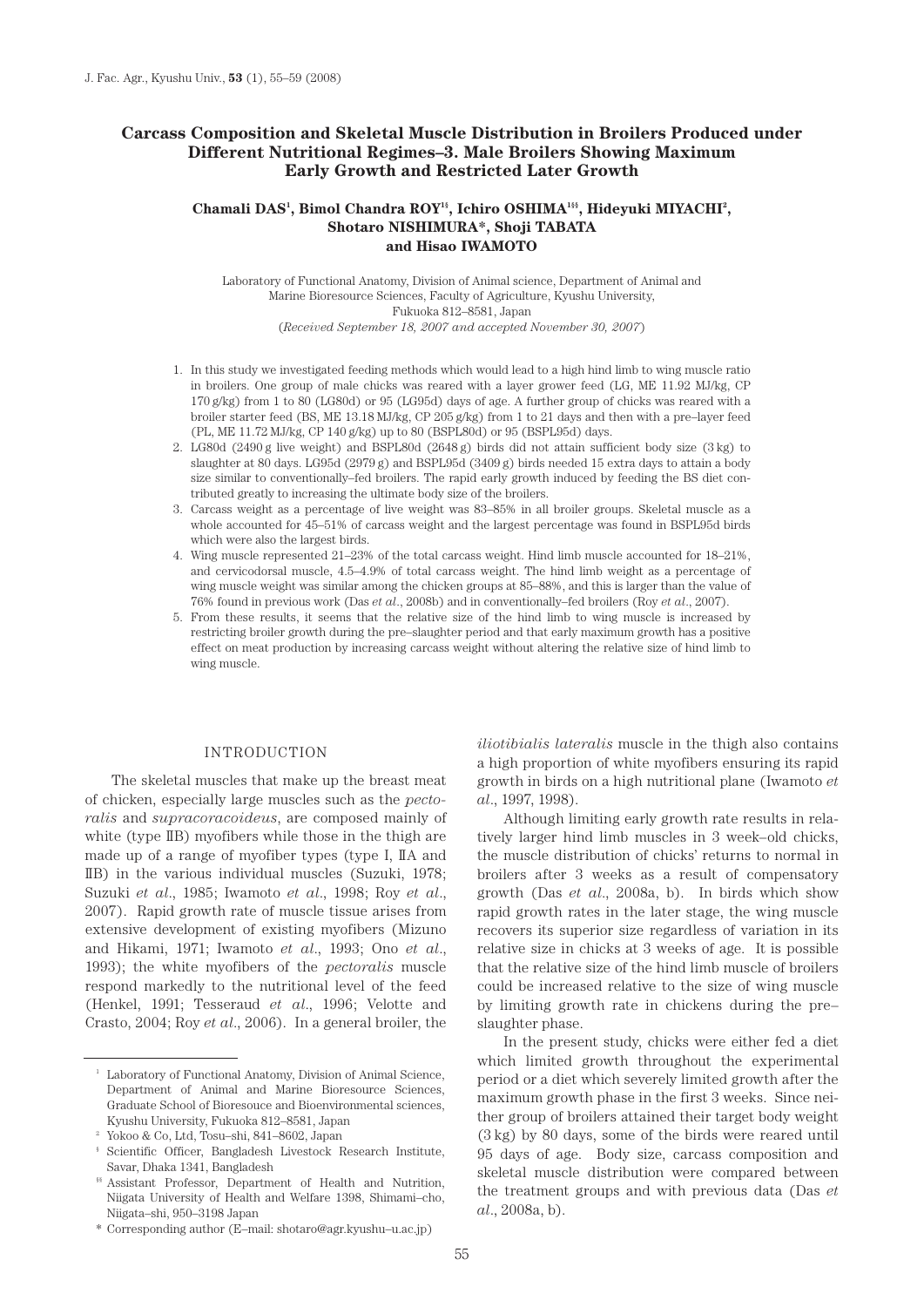#### MATERIALS AND METHODS

## **Experimental chicks**

One group of male chicks (Red Cornish  $\times$  New Hampshire, Shaver, Fort Mèdoc, France) was subjected to a slow growth rate by feeding a layer grower complete feed (LG; metabolizable energy 11.92 MJ/kg, crude protein 170 g/kg) (Marubeni Nisshin Feed Co. Ltd, Tokyo, Japan) throughout the experimental period up to 80 days (LG80d) or 95 days (LG95d). In a further group of the chicks, maximum growth during the first 3 weeks after hatching was ensured by feeding a broiler starter complete feed (BS; ME 13.18 MJ/kg, CP 205 g/ kg) followed by a slower growth period which was achieved by feeding a pre–layer complete feed (PL; ME 11.72 MJ/kg, CP 140 g/kg) until 80 (BSPL80d) or 95 days (BSPL95d). Throughout the experimental period, the cockerels were kept within a pen house and had *ad–libitum* access to experimental feeds and water.

Six of the LG80d, 8 of the LG95d, 8 of the BSPL80d and 7 of the BSPL95d cockerels were selected at random and killed by bleeding with a conventional neck cut following a 12hr overnight fast. Each carcass was then immersed in water at  $60^{\circ}$ C for 120 sec. prior to plucking feathers and down. Each carcass was then chilled in an ice–water mixture for at least 1 hr and weighed following decapitation at the atlanto–occipital joint and removal of the feet at the intertarsal joint. Carcass weight as a percentage of live weight was then calculated.

## **Dissection of carcass**

Details of the dissection method for carcasses are given in a previous paper (Das *et al*., 2008a). Total weight of skin, visceral organs and abdominal fat were measured. Wing, hind limb and cervicodorsal parts were dissected into skeletal muscle, intermuscular fat and bone tissues and the weight of each part was measured from the combined weight of these tissue components.

Skeletal muscle weight was measured in 4 subparts of the wing, 3 subparts of the hind limb and 2 subparts of the cervicodorsal portion on the left side of the carcass (Vollmehrhaus, 1992). The 4 subparts of wing muscle were shoulder girdle, brachial, antebrachial and abdominal muscles. The hind limb muscle was composed of pelvic, femoral and crural subparts and the cervicodorsal muscle was divided into the dorsocaudal and cervical muscle subparts.

The weights of the *pectoralis, supracoracoideus, triceps brachii, biceps brachii, iliotrochanterici, iliotibialis cranialis, iliotibialis lateralis, femorotibiales, flexor cruris lateralis, puboischiofemoralis*  and *gastrocnemius* muscles were measured on the right side of the carcass.

# **Statistical analysis**

In this study, all the parameters were expressed as relative weight (%) of carcass. Differences in parameters among experimental groups were assessed for statistical significance using one–way analysis of variance (Steel and Torrie, 1980) and the 95% probability threshold was taken as indicating statistical significance.

## RESULTS

# **Live weight and carcass weight**

The feeding systems used in this study did not lead to sufficient body size of broilers by 80 days of age and a further 15 days of growth were required to attain slaughter weight (Table 1). The highest live weight was observed in BSPL95d cockerels, followed by LG95d birds, BSPL80d birds, and finally LG80d birds. Carcass weight as a percentage of live weight was 83–85% in all chicken groups.

**Table 1.** Comparison of live weight, carcass weight and percentage, and percentages of total muscle, bone, intermuscular fatty tissue, viscera, skin and abdominal fat on carcass weight among the broilers

| Broiler groups          | LG80d            | LG95d            | BSPL80d           | BSPL95d           |
|-------------------------|------------------|------------------|-------------------|-------------------|
|                         |                  |                  |                   |                   |
| No of birds             | 6                | 8                | 8                 | 7                 |
| Live weight $(g)$       | $2490 \pm 155c$  | $2979 \pm 67$ b  | $2648 \pm 98c$    | $3409 \pm 116a$   |
| Carcass weight $(g)$    | $2098 \pm 124c$  | $2479 \pm 55$ b  | $2241 \pm 84c$    | $2871 \pm 103a$   |
| Percentage of carcass   | 84.3             | 83.2             | 84.6              | 84.2              |
| Carcass composition (%) |                  |                  |                   |                   |
| Total muscle            | $45.0 \pm 0.9$ b | $49.0 \pm 0.6a$  | $46.7 \pm 0.6$ b  | $50.5 \pm 1.3a$   |
| Total bone              | $15.2 \pm 0.5a$  | $14.6 \pm 0.3a$  | $16.1 \pm 0.5a$   | $15.2 \pm 0.6a$   |
| Total intermuscular fat | $311+028a$       | $2.69 + 0.12a$   | $3.01 + 0.24a$    | $3.39 \pm 0.40a$  |
| Visceral                | $20.1 \pm 0.4a$  | $17.5 \pm 0.6$ b | $18.4 \pm 0.5$ ab | $14.94 \pm 0.34c$ |
| Skin                    | $11.9 \pm 0.4a$  | $11.7 \pm 0.3a$  | $11.3 \pm 0.6a$   | $11.3 \pm 0.6a$   |
| Abdominal fat           | $3.27 \pm 0.52a$ | $3.02 \pm 0.22a$ | $2.95 \pm 0.40a$  | $3.04 \pm 0.45a$  |
|                         |                  |                  |                   |                   |

Means±standard errors

LG80d and LG95d; Broilers fed Layer grower diet by 80 or 95 days.

BSPL80d and BSPL95d; Broilers fed Broiler starter diet by 21 days and then Pre–layer diet up to 80 or 95 days.

a, b, c; Means with the same letter did not differ significantly between chick's groups at 5% level.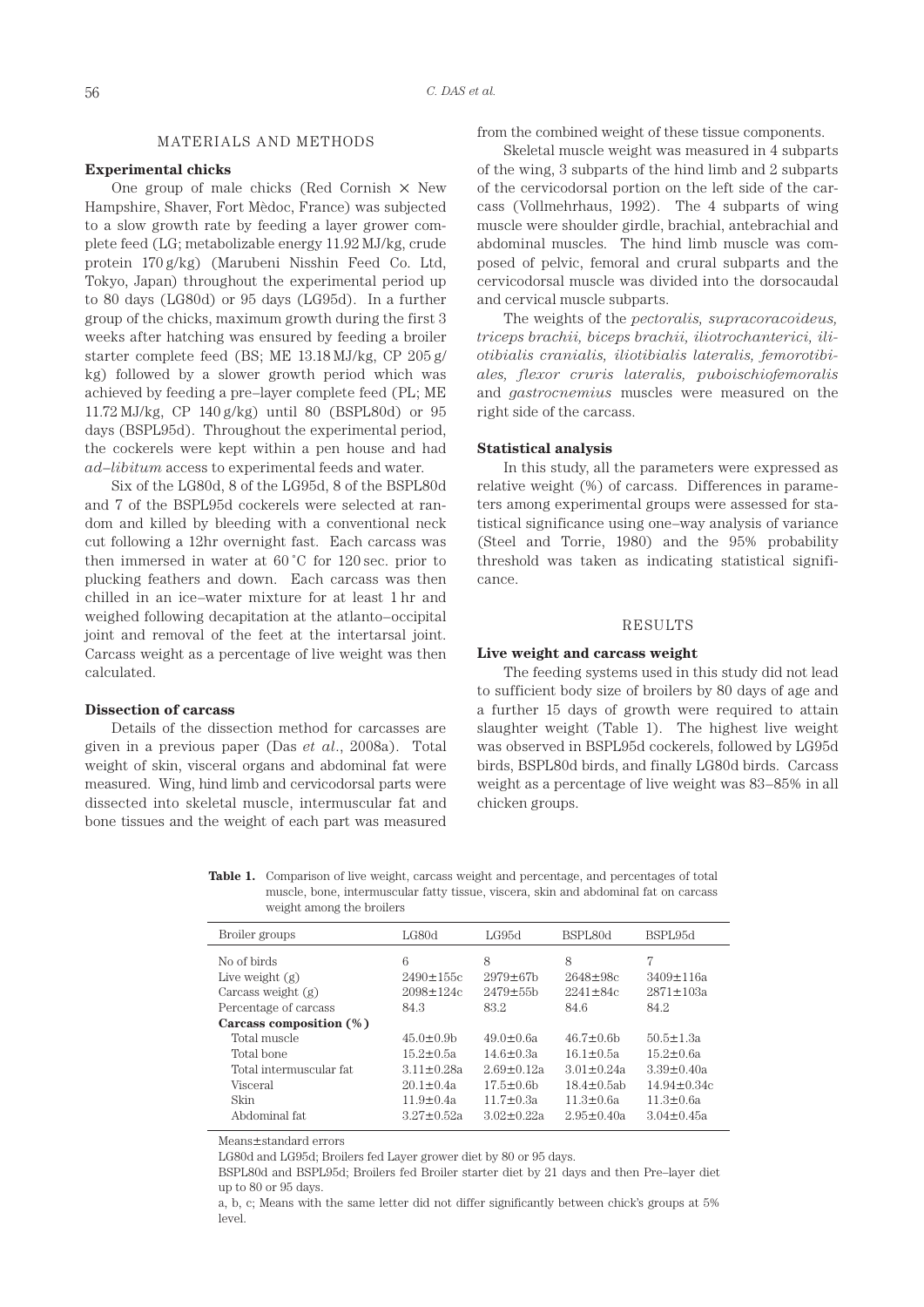## **Carcass composition**

Skeletal muscle as a whole accounted for a higher percentage (49–51%) of the carcass in BSPL95d and LG95d broilers with their larger body size than in LG80d and BSPL80d birds (45–47%; Table 1). The weight of the viscera as a percentage of carcass weight was highest (20%) in LG80d birds; these birds also had the smallest body size of all the broiler groups. The relative weight of the viscera was 18–14% in the other broilers and differed significantly among groups except LG95 and BSPL80 birds. The total weight of bone as a percentage of carcass weight was higher in BSPL80d than in LG95d birds. Skin represented 11–12% of carcass weight in all broiler groups; intermuscular and abdominal fats accounted for 2.7–3.4% and 2.7–3.3% of carcass weight respectively.

# **Skeletal muscle weight in parts and subparts**

The relative size of hind limb to wing muscle was

85.4–87.6% in all broiler groups (Table 2) and this was greater than the values of 75.9–76.5% recorded in a previous study for chickens grown rapidly following a period of severe growth limitation during early growth (Das *et al*., 2008b) and the value of 76.5% recorded in normal feeding broilers (Roy *et al*., 2007). The wing muscle accounted for a larger percentage of carcass weight in the larger–bodied broilers and differed significantly only between the large BSPL95d birds and the small LG80d birds. The hind limb muscle also accounted for a higher percentage of carcass weight in larger broilers (BSPL95d). The cervicodorsal muscle accounted for a larger percentage of carcass weight in LG95d compared with LG80d birds.

The wing muscle consisted of one large shoulder girdle subpart and three small subparts with the large one representing 76–78% of the total weight. In the hind limb muscle, the femoral subpart was a little larger than the crural subpart, and the former accounted for

**Table 2.** Comparison of percentage weights of muscle groups and subgroups to carcass weight among the broiler groups

| Broiler groups                | LG80d              | LG95d               | BSPL80d             | BSPL95d            |
|-------------------------------|--------------------|---------------------|---------------------|--------------------|
| Wing muscles                  |                    |                     |                     |                    |
| Shoulder girdle m.            | $15.99 \pm 0.28$ b | $17.43 \pm 0.34$ ab | $16.83 \pm 0.41$ ab | $18.43 \pm 0.66a$  |
| Brachial m.                   | $2.09 \pm 0.05a$   | $2.23 \pm 0.07a$    | $2.19 \pm 0.04a$    | $2.12 \pm 0.06a$   |
| Antebrachial m.               | $1.89 \pm 0.03a$   | $1.95 \pm 0.07a$    | $1.91 \pm 0.04a$    | $1.91 \pm 0.09a$   |
| Abdominal m.                  | $0.97 \pm 0.01a$   | $1.00 \pm 0.03a$    | $1.03 \pm 0.03a$    | $1.02 \pm 0.04a$   |
| Combined                      | $20.94 \pm 0.44$   | $22.61 \pm 0.35$ ab | $21.96 \pm 0.38$ ab | $23.48 \pm 0.88a$  |
| <b>Hindlimb muscles</b>       |                    |                     |                     |                    |
| Pelvic m.                     | $1.57 \pm 0.12a$   | $1.72 \pm 0.06a$    | $1.74 \pm 0.09a$    | $1.79 \pm 0.09a$   |
| Femoral m.                    | $9.01 \pm 0.24$    | $9.44 \pm 0.23$ ab  | $9.07 \pm 0.15$ b   | $10.08 \pm 0.24a$  |
| Crural m.                     | $7.69 \pm 0.18$ b  | $8.49 \pm 0.18$ ab  | $7.94 \pm 0.11$ ab  | $8.71 \pm 0.28a$   |
| Combained                     | $18.27 \pm 0.35c$  | $19.65 \pm 0.33$ ab | $18.75 \pm 0.27$ bc | $20.58 \pm 0.46a$  |
| Cervicodorsal muscles         |                    |                     |                     |                    |
| Dorsocaudal m.                | $1.71 \pm 0.05$ b  | $2.10 \pm 0.05a$    | $1.88 \pm 0.04$ ab  | $1.98 \pm 0.05a$   |
| Cervical m.                   | $2.75 \pm 0.09a$   | $2.81 \pm 0.10a$    | $2.89 \pm 0.08a$    | $2.75 \pm 0.11a$   |
| Combained                     | $4.46 \pm 0.17$ h  | $4.91 \pm 0.14a$    | $4.77 \pm 0.16$ ab  | $4.73 \pm 0.06$ ab |
| % of hindlimb to wing muscles | $87.2 \pm 1.2a$    | $86.9 \pm 1.7a$     | $85.4 \pm 1.4a$     | $87.6 \pm 2.2a$    |
|                               |                    |                     |                     |                    |

Means±standard errors

BF; Broiler finisher fed birds, LS; Layer starter fed birds, LG; Layer grower fed birds, and PL; Pre–layer fed birds.

a, b, c; Means with the same letter did not differ significantly between chick's groups at 5% level.

**Table 3.** Percentage weights of individual muscle to carcass weights in the broilers

| Broiler groups                   | LG80d              | LG95d               | BSPL80d             | BSPL95d            |
|----------------------------------|--------------------|---------------------|---------------------|--------------------|
|                                  |                    |                     |                     |                    |
| M. pectoralis                    | $9.82 \pm 0.25$ b  | $10.78 \pm 0.24$ ab | $10.43 \pm 0.41$ ab | $11.91 \pm 0.44a$  |
| M. supracoracoideus              | $3.27 \pm 0.06$ b  | $3.59 \pm 0.08$ ab  | $3.31 \pm 0.08$     | $3.87 \pm 0.15a$   |
| M. triceps brachii               | $0.90 \pm 0.05a$   | $0.96 \pm 0.03a$    | $0.90 \pm 0.03a$    | $0.95 \pm 0.03a$   |
| M. biceps brachii                | $0.48 \pm 0.03a$   | $0.49 \pm 0.02a$    | $0.51 \pm 0.01a$    | $0.52 \pm 0.02a$   |
| Mm. iliotrochanterici            | $1.25 \pm 0.09a$   | $1.38 \pm 0.05a$    | $1.23 \pm 0.07a$    | $1.42 \pm 0.03a$   |
| <i>M. iliotibialis cranialis</i> | $0.72 \pm 0.03a$   | $0.76 \pm 0.03a$    | $0.75 \pm 0.02a$    | $0.82 \pm 0.04a$   |
| <i>M. iliotibialis lateralis</i> | $1.93 \pm 0.12$ ab | $1.91 \pm 0.06$ b   | $1.83 \pm 0.02$ b   | $2.16 \pm 0.05a$   |
| Mm. femorotibiales               | $2.34 \pm 0.10$    | $2.76 \pm 0.04a$    | $2.45 \pm 0.04$ ab  | $2.51 \pm 0.09$ ab |
| M. flexor cruris lateralis       | $0.99 \pm 0.07$ b  | $1.07 \pm 0.06$ ab  | $1.01 \pm 0.03$ b   | $1.30 \pm 0.10a$   |
| M. puboischiofemoralis           | $0.94 \pm 0.03$    | $1.06 \pm 0.02a$    | $0.96 \pm 0.02$ ab  | $1.03 \pm 0.02$ ab |
| M. gastrocnemius                 | $2.82 \pm 0.11c$   | $3.35 \pm 0.07$ b   | $3.13 \pm 0.07$ b   | $3.53 \pm 0.06a$   |

Means±standard errors

BF; Broiler finisher fed birds, LS; Layer starter fed birds, LG; Layer grower fed birds, and PL; Pre–layer fed birds.

a, b, c; Means with the same letter did not differ significantly between chick's groups at 5% level.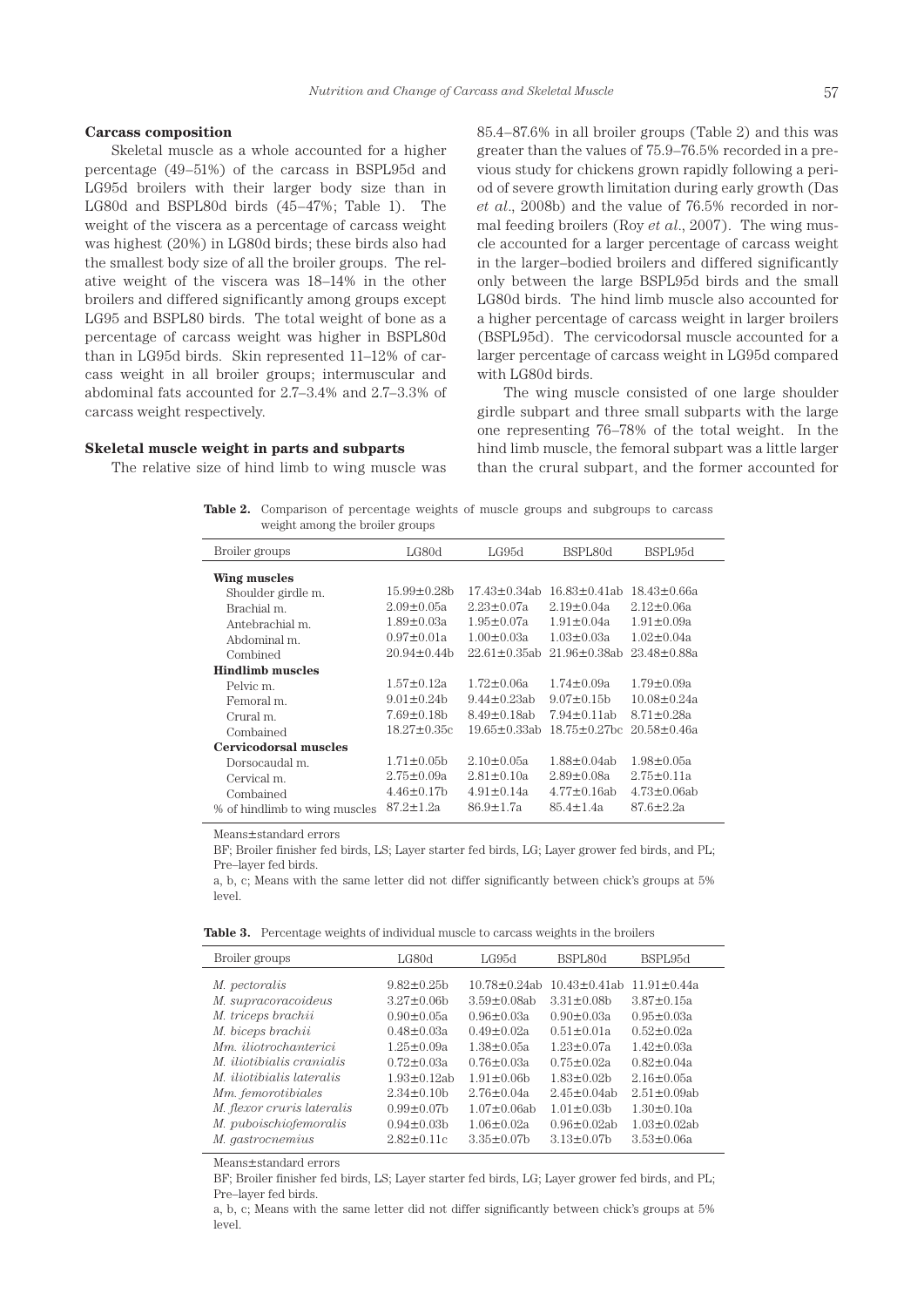48–49% of the hind limb muscle while the latter accounted for 42–43%. The cervicodorsal muscle was composed of a larger cervical subpart and a smaller dorsocaudal subpart.

#### **Individual skeletal muscles**

A notably large *pectoralis* muscle accounted for the largest percentage of carcass weight in the largest BSPL95d birds, followed by the LG95d and the BSPL80d broilers; the smallest percentage of carcass weight was found in the LG80d broilers which were also the smallest birds (Table 3). Changes in the size of the *supracoracoideus* and *gastrocnemius* muscles relative to carcass weight changed after the same manner as the *pectoralis* muscle among all the broiler groups. The *iliotibialis lateralis* and *flexor cruris lateralis* muscles were largest in BSPL95d birds and the *femorotibiales* and *puboischiofemoralis* muscles were largest in LG95d birds. The size of the other small muscles relative to carcass weight did not differ among the different group of broilers.

## DISCUSSION

Live weight was greater in BSPL80d than in LG80d broilers. Live weight was also greater in BSPL95d than in LG95d birds demonstrating that the larger body size induced by feeding a high nutrition feed (broiler starter) similar to broiler finisher diet for 3 weeks post– hatching (Das *et al*., 2008a) was maintained through to slaughter. On the other hand, chicks on a restricted plane of nutrition during the first 3 weeks showed compensatory growth after 3 weeks on a broiler finisher feed with a high nutritional content (Das *et al*., 2008b). Nutritionally–rich diets such as broiler feeds can accelerate growth whenever they are fed regardless of the growth stage and they play an important role in determining the ultimate body size of broilers. Carcass weight as a percentage of live weight was 84% and did not differ among the broiler groups in this or previous studies regardless of body size (Das *et al*., 2008b). However, skeletal muscle as a whole accounted for a higher percentage of heavier carcasses. As skeletal muscle shows a positive allometric relationship with body weight (Iwamoto *et al*., 1977, 1993; Ono *et al*., 1989), the change in carcass weight from 2098 to 2871 g across the broiler groups led muscle weight as a percentage of carcass weight to increase from 45.0% to 50.5%. In a recent trial, broilers reared with a conventional broiler feed reached a carcass weight of 2970g by 80 days of age and skeletal muscle accounted for 49.2% of carcass weight (Roy *et al*., 2007).

In the current study, hind limb weight relative to wing muscle weight was 75.9–76.5% in broilers fed on a high nutritional plane in the later growth stages after severe restriction of early growth compared to a value of 76.5% in broilers fed conventionally and killed at 80 days (Roy *et al*., 2007; Das *et al*., 2008b). Moreover, in broilers at 80 days of age which were reared with a layer starter feed for the first 3 weeks and then a layer grower feed, hind limb weight relative to wing muscle weight was 82.2% (Roy *et al*., 2007). In LG80d and BSPL80d broilers, the relative weight of hind limb muscle to wing muscle weight was 85.4–87.2% which is distinctly larger than the value of 76.5% measured in conventionally– fed broilers. While in normal broilers the wing and hind limb muscles account for 25.2% and 19.4% of carcass weight respectively, in LG80d and BSPL80d birds, values for wing muscle were 20.9–22.0% and for hind limb muscle, 18.3–18.8%. In particular, the shoulder girdle muscle of the wing in the LG80d and BSPL80d birds made up 16.0–16.8% of carcass weight and this value was lower than the 20.3% value measured in conventionally–fed broilers (Roy *et al*., 2007). The larger relative size of the hind limb muscle in both types of broilers in the present study may have been produced by slow growth of the wing muscle rather than accelerated development of the hind limb muscle. The wing muscle seemed to be more responsive to variation in body growth induced by feeding diets with different nutrient concentrations compared with the hind limb muscle. However, the relative size of hind limb to wing muscle in LG95d and BSPL95d birds was maintained at a high level (86.9–87.6%) while the percentage of total muscle weight to carcass weight increased to 49.0– 50.5%. From these results, it appears that chickens showing slow growth in the pre–slaughter stage produce relatively larger hind limb muscles. Details of how the duration and extent of growth restriction before slaughter influence hind limb muscle weight of broilers remain to be elucidated.

The yield of breast meat from chickens gradually increases in the post–hatching growth stages up to 85 days of age (Havenstein *et al*., 2003). Major muscles of the breast (shoulder girdle) such as the *pectoralis* and *supracoracoideus* are typical white muscle composed of white myofibers (Suzuki, 1978; Ono *et al*., 1993; Iwamoto *et al*., 1998) which are characterized by an effective response to nutritional condition in chickens (Tesseraud *et al*., 1996). Variation in *pectoralis* volume is caused solely by changes in the cross sectional area or diameter of white myofibers (Roy *et al*., 2006). Japanese native crossbred broilers or roasters grow slowly but produce a darker meat in the thigh where the *iliotibialis lateralis* muscle contains red (type IIA) myofibers at higher frequency than found in general broilers (Iwamoto *et al*., 1997; 1998). Since white myofibers in thigh muscles respond effectively to the nutritional plane of chickens in the same way as for breast muscles, crossbred broilers would appear to be suitable for production of chickens with relatively larger hind limb parts compared to general broilers.

In conclusion, the observed relatively larger hind limb to wing muscle ratio appears to have resulted from growth limitation in the later stages of growth after 3 weeks of age. Variation in growth rate during the first 3 weeks post–hatching altered ultimate body weight of broilers but did not alter the relative size of hind limb muscle. From these results, it appears that broilers such as Japanese native crossbred birds produce more